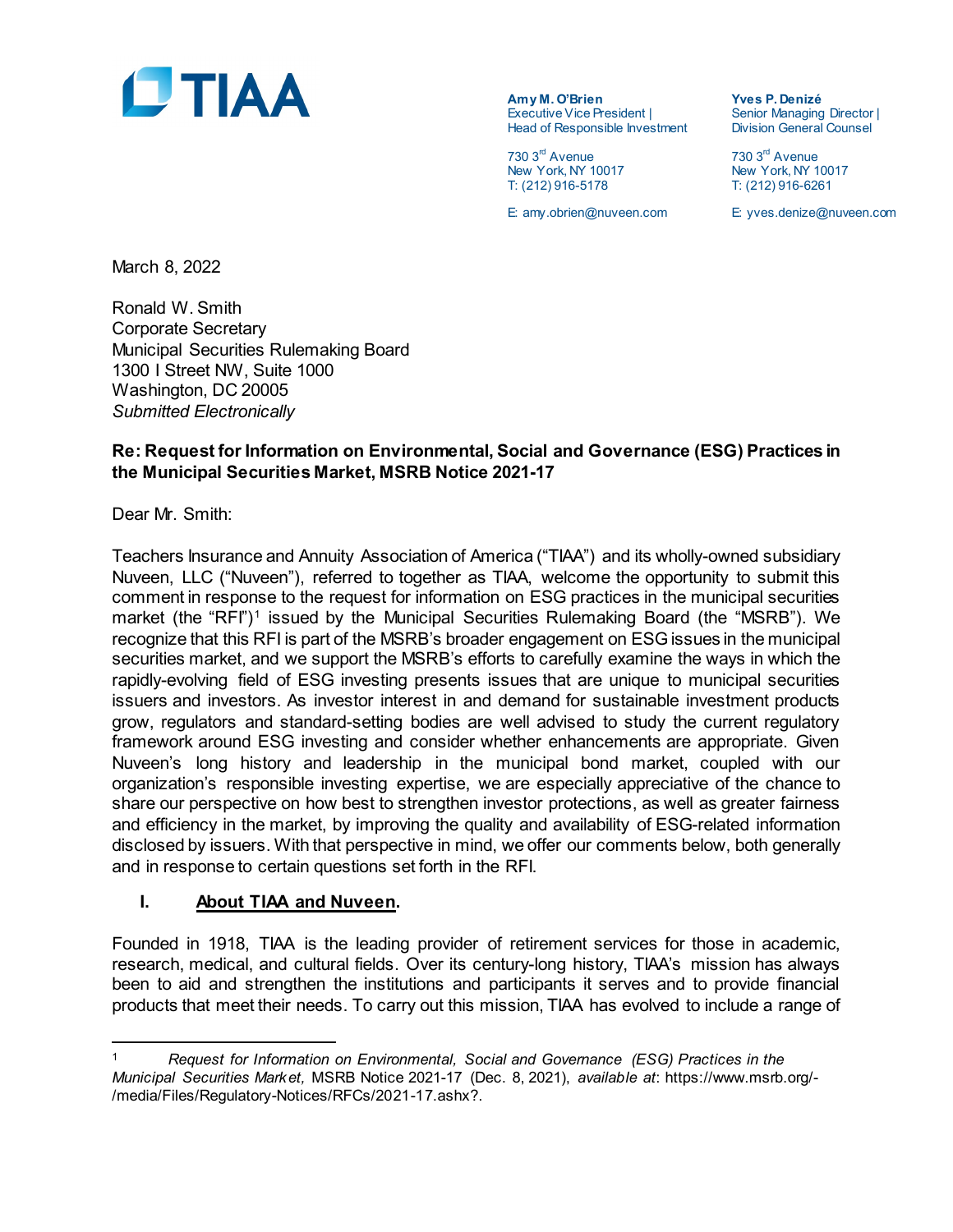MSRB March 8, 2022 Page 2 of 8

financial services, including asset management and retail services. Today, TIAA's investment model and long-term approach serve more than five million retirement-plan participants at more than 15,000 institutions. With its strong nonprofit heritage, TIAA remains committed to our mission of serving the financial needs of those who serve the greater good.

Nuveen, the investment management arm of TIAA, offers a comprehensive range of outcomefocused investment solutions designed to secure the long-term financial goals of institutional and individual investors. The Nuveen organization includes investment advisers that collectively manage over \$1 trillion in assets, including in the Nuveen and TIAA-CREF registered fund complexes, as well as in private funds, structured vehicles, and separately managed accounts. Nuveen has extensive experience in the municipal securities market, and ranks as the one of the largest municipal bond fund managers in the United States.<sup>[2](#page-1-0)</sup> Based on decades of responsible investing expertise, Nuveen has developed a rigorous in-house, data-driven methodology to assess municipal ESG leadership, tailored to individual municipal bond sectors. Nuveen is also an active participant in, and in some cases is a founding member of, organizations that have shaped the responsible investing field over the past five decades, including the UN Principles for Responsible Investment's Sub-Sovereign Debt Advisory Committee, the Government Finance Officers Association ("GFOA"), and the California Debt and Investment Advisory Commission ("CDIAC"). By participating in working groups focused on responsible investing as well as traditional public finance, Nuveen helps bridge gaps in conversations that have historically left ESG out of the municipal market. Through these partnerships, Nuveen is helping to advance ESG disclosure and best practices in the field, bringing focus and client interest to this growing area.

## **II. Expanded issuer disclosure of ESG data is needed to increase ESG integration in the municipal securities industry.**

Over the past decade, the integration of ESG factors into investment analysis and decisionmaking has become widespread in the public equities and corporate taxable fixed income markets. The municipal securities market, on the other hand, has been slower to adopt ESG integration as a common practice. There are several reasons for this disparity, in our view – but we believe the primary driver of this gap is a lack of quality ESG data from municipal issuers. The municipal market lacks third-party ESG ratings from the types of data providers that offer valuable inputs into the equity and taxable fixed income markets. The sheer volume of municipal issuers and the relative lack of standardized ESG disclosure by these issuers contribute further to this gap. As a result, very few municipal strategies explicitly integrate ESG factors or ratings, and those that do tend to focus on social and green labeled bonds.

For Nuveen, when paired with our in-depth fundamental municipal credit expertise, ESG integration serves as another tool to evaluate municipal issuers for clients that seek to align their investments with their values. Our proprietary ESG scores are available for consideration to all Nuveen municipal analysts and portfolio managers, and are part of the investment criteria in our ESG-focused municipal bond strategies. In ESG portfolios, our disciplined investment process

<span id="page-1-0"></span>l <sup>2</sup> Morningstar Direct as of 30 Sep 2021. Based on total net assets of U.S. open-end funds for the Nuveen Family of Funds and the TIAA-CREF Funds, excluding exchange-traded funds, money market funds and fund of funds. Based on a review of 658 fund families and 109 fund families with municipal offerings.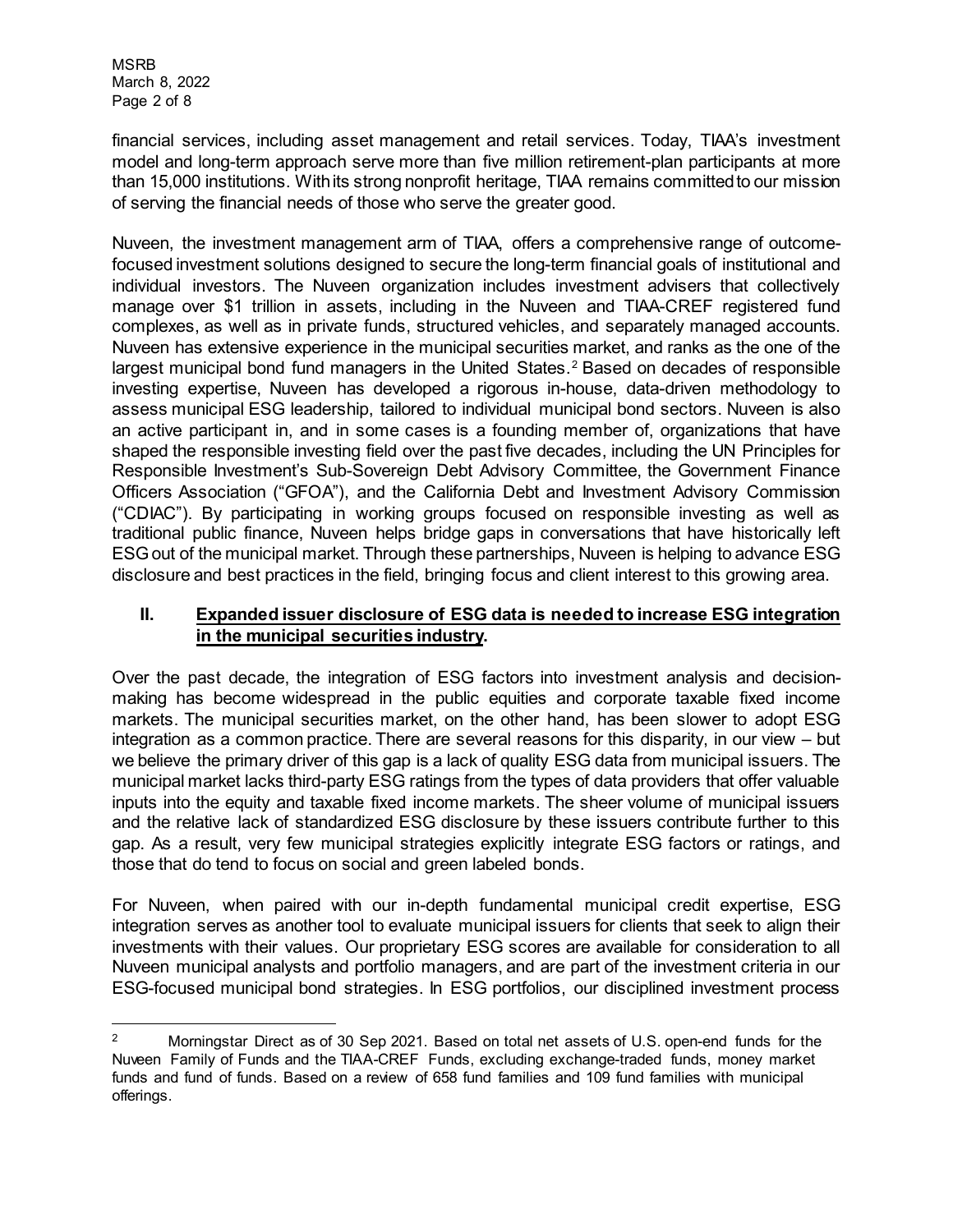MSRB March 8, 2022 Page 3 of 8

begins with the client's objectives, incorporates analysis from the credit research team, and includes the ESG score as a component of the process. While Nuveen has the resources and expertise to develop its own robust ESG methodology, our investment process would be enhanced if we had greater access to quality, consistent ESG data from municipal issuers, disclosed in a uniform format. What's more, we recognize that many municipal securities investors lack access to the type of ESG-related data they need from issuers to make fully informed investment decisions. We acknowledge that municipal issuers are required under federal securities laws to disclose all material information, which includes material ESG-related information. But issuers vary widely in their interpretations of the materiality of ESG data – and even where issuers do choose to disclose ESG-related information, those disclosures are often inconsistent in scope and level of detail, making it difficult for investors to make comparisons across all issuers.

## **III. TIAA would support enhanced ESG disclosure requirements for municipal issuers**.

Given the rapidly evolving nature of ESG investing and the significant inconsistencies in issuer disclosure of ESG-related information, we believe *all* investors stand to benefit from expanded access to reliable, comparable ESG data from municipal issuers. For that reason, we would support the creation of a new disclosure framework that requires municipal issuers to publicly provide high-quality ESG-related information in a consistent, easily accessible format. Specifically, and as discussed in more detail below, we recommend that any new ESG disclosure standards for municipal issuers should be sector-specific; include detailed information on the issuer's use of bond proceeds; focus on climate mitigation efforts, not just climate risk; and occur periodically so long as the issuer has debt outstanding. In particular, getting more specificity as to an issuer's use of bond proceeds and the relative dollars allocated to each project within a bond offering would help our analysis greatly. We are mindful that many municipal issuers would need to devote significant resources to comply with new disclosure standards along the lines we have described. To ensure that those standards are not unduly burdensome, they would need to be carefully designed to produce the targeted data that investors most need to make informed investment decisions.

We applaud the MSRB for studying those ESG issues and practices that are specific to the municipal securities market and inviting public feedback on the topic. We hope the comments submitted in response to the RFI – including ours – will help prepare the MSRB to engage in an informed and thoughtful manner in the work other regulators may do to improve municipal issuer disclosure of ESG data.

# **IV. Responses to RFI Questions for Investors in Municipal Securities.**

*Question 1: Do you consider ESG-related information material to your investment decisions? If so, in what way? Is ESG-related information important to your evaluation of a municipal issuer's creditworthiness? If so, what ESG-related information do you consider most relevant to a municipal issuer's creditworthiness and why?*

With respect to Nuveen's ESG-branded investment strategies, high-quality ESG data plays a crucial function. The proprietary, data-driven ESG scoring models Nuveen has developed use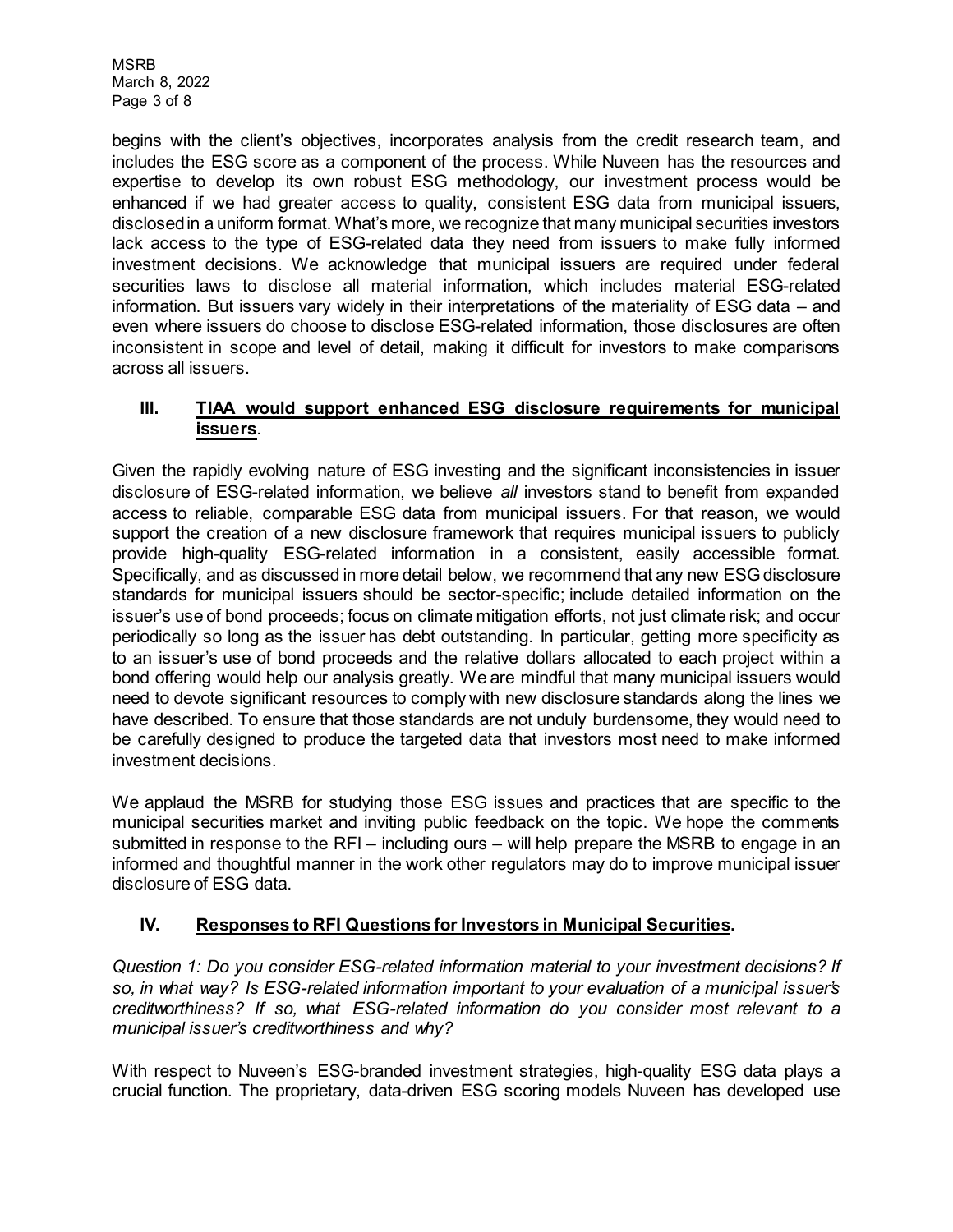MSRB March 8, 2022 Page 4 of 8

ESG data to quantitatively assign municipal issuers an ESG score from 1 (worst) to 5 (best). The scores differentiate municipal issuers that are considered ESG leaders (those scoring a three or higher) from those that are considered ESG laggards (those scoring a 1 or 2) based on a range of sector-specific ESG factors, aligned with the UN Sustainable Development Goals. The ESG score is available and integrated into the same analytical and portfolio management systems used by all of Nuveen's municipal analysts and portfolio managers.

While we may consider certain ESG information (*e.g.*, climate risk data) in situations related to an issuer's credit rating, in the vast majority of cases, ESG data does not tie directly to creditworthiness. For example, municipal issuers with similar credit ratings may exhibit divergent ESG profiles under our methodology. In a recent white paper discussing innovations in ESG municipal bond investing, Nuveen examined the credit quality and ESG metrics of two state housing finance authorities in Massachusetts and Minnesota.<sup>[3](#page-3-0)</sup> While both agencies maintained relatively similar credit metrics and ratings, their ESG profiles were very different. Specifically, due to a higher local need for public housing and above-average rates of access to public transportation, the Massachusetts housing finance agency was more aligned with the underlying goals of sustainable cities. Under our methodology, the Massachusetts agency ultimately received a higher ESG rating than its Minnesota counterpart due to the various ESG considerations involved. When paired with Nuveen's in-depth fundamental municipal credit expertise, ESG data becomes another tool to evaluate municipal issuers. In this case, an ESG leader can provide the intended outcome (*e.g*., a higher quality of life) in a more positive way than its peers.

*Question 2: Do you generally have access to all the ESG-related information you need to make an informed investment decision? If so, can you identify the source(s) of the information you use (e.g., municipal issuer disclosures on the EMMA® website, other municipal issuer communications, time-of-trade disclosures, third-party data vendors or proprietary analyses)? If not, please identify the gaps in information and market transparency.*

Nuveen commits extensive resources to obtaining the ESG-related information we need to implement our methodology. Our sources of information include the EMMA website, the National Center for Education Statistics (for school district data), Medicare (for hospital data), general U.S. Census data, and other public and private data sources. Despite the wealth of resources at our disposal, however, we still faces challenges in acquiring relevant ESG data. We devote a great deal of time and effort to gathering the ESG-related information we need to apply our methodology – and even where reliable sources of data exist, gaps and inconsistencies in these sources' coverage of municipal issuers can make it difficult for us to get comparable data across multiple issuers. In some cases, we are able to engage directly with issuers on particular ESG issues to obtain information we cannot find from other sources. Even where we establish these types of

<span id="page-3-0"></span>l <sup>3</sup> *See* Fig. 4, "Innovations in ESG municipal bond investing," (Oct. 1, 2021), *available at*: https://www.nuveen.com/en-us/insights/municipal-bond-investing/Innovation-in-ESG-municipal-bondinvesting.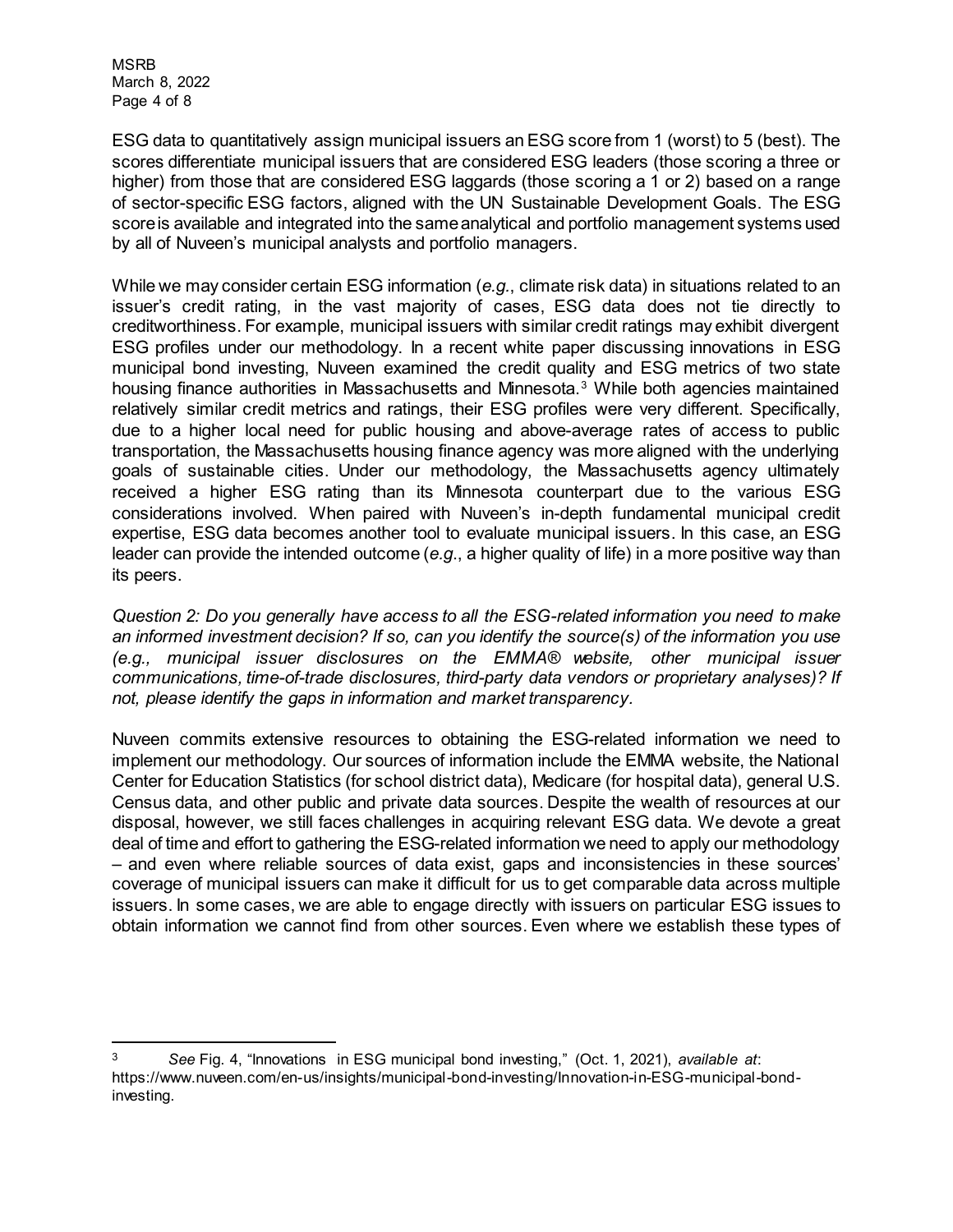MSRB March 8, 2022 Page 5 of 8

direct contacts, we are still sometimes unable to get the answers we need to determine whether an investment would be suitable from an ESG perspective.

Given the challenges that a well-resourced organization like Nuveen faces in trying to gather relevant ESG-related information, we know it is much harder – and in many cases impossible – for less resourced investors to obtain all the ESG data they need to make informed investment decisions. Investors who do not have access to methodologies like ours would benefit greatly from enhanced issuer disclosure of comparable, reliable ESG-related information. Likewise, Nuveen would benefit from expanded ESG disclosures from issuers. Gaining access to more high-quality ESG information would allow us to refine our methodology by, for example, including more relevant sector-specific factors. We would also spend less time making approximations to account for data gaps, and we would be able to run our proprietary models on a more frequent basis using less manual work. The benefits of requiring issuers to disclose relevant ESG data would be significant and widespread throughout the market, with important implications for retail and sophisticated investors alike.

*Question 3*: *Does your expectation as to the availability and sufficiency of ESG-related information change depending on whether the purchase of municipal securities is made in the primary market or the secondary market? If so, how?*

We do not expect the quality of ESG-related information to change depending on whether a municipal securities transaction occurs in the primary or secondary market. However, we do expect less availability of ESG data in the secondary market. Investors already have concerns that many municipal issuers are too slow to provide their annual disclosures of standard, non-ESG information that is material (*e.g.*, financial and operating data) to investors. We have no reason to believe that issuers' disclosure of ESG-related information to investors would occur on a more frequent basis. Moreover, issuers are most likely to take the time to disclose relevant ESG data about a municipal bond at the point of new issue. Once that bond has settled, issuers are less incentivized to share additional ESG information with investors – another reason why we expect this data will be less available in the secondary market.

*Question 4*: *In light of the potential availability of ESG-related information from other sources, how can municipal issuers best present and disseminate their ESG-related information to investors? What topic areas do you believe are most relevant for municipal issuers to include when providing ESG-Related Disclosures? In your view, is it sufficient for ESG-Related Disclosures to just describe material ESG-related risk factors? Is there a benefit to municipal issuers further describing the initiatives and other projects they are pursuing to address such risks?*

As discussed above, many investors still lack access to the type of ESG data that can be particularly helpful in guiding their decisions and is difficult for third-party providers to source. Issuers are well positioned to fill these data gaps, in part by providing narrative descriptions around their ESG risks and practices to give investors real color and detail, as well as more quantitative, metric-driven ESG data. We believe any new disclosure requirements or standards for municipal issuers should be designed to elicit the publication of both types of ESG-related information.

In addition, we recommend that any new disclosure mandate be sector-specific to account for the various ESG risks and opportunities that issuers in different sectors face. While climate risk likely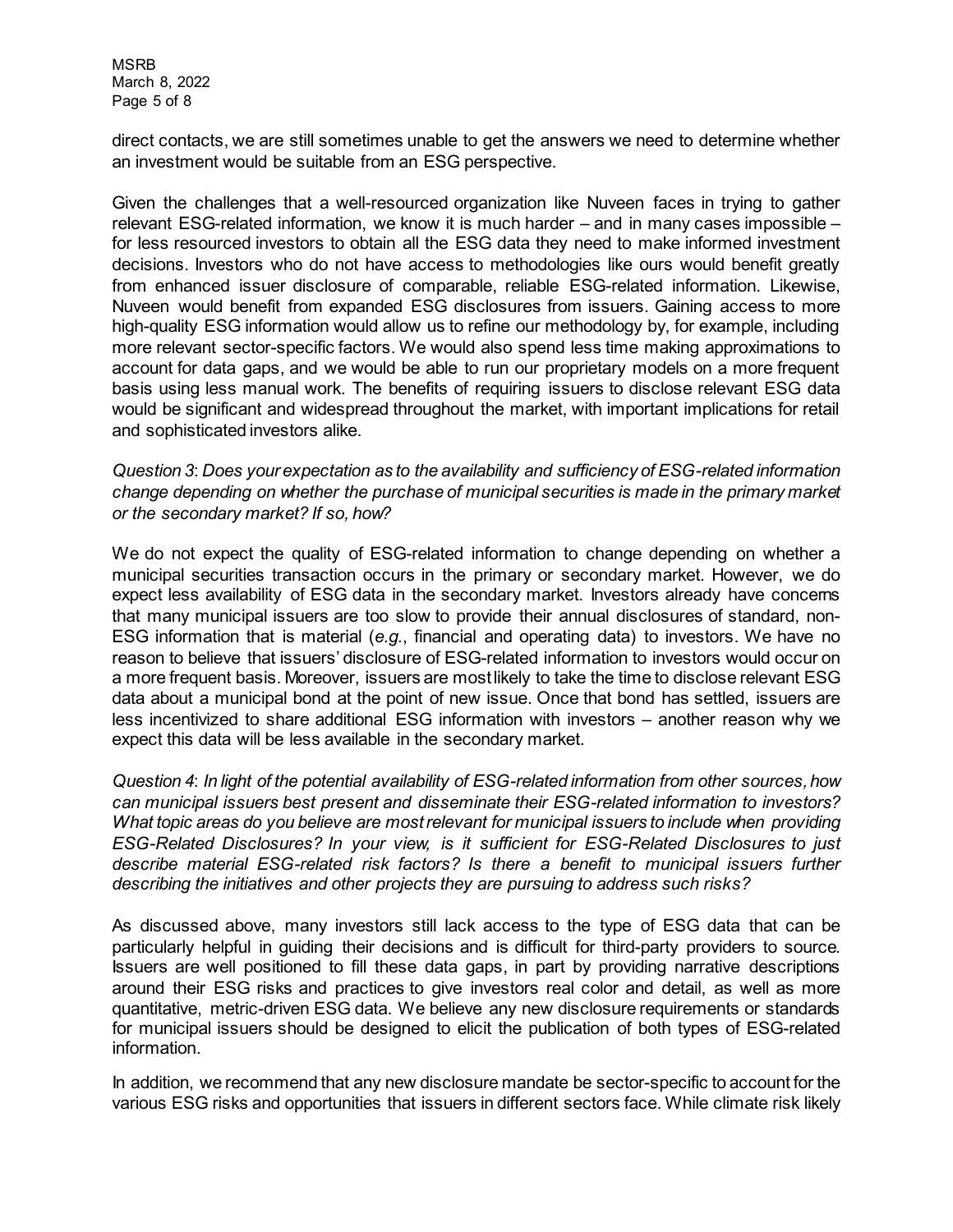MSRB March 8, 2022 Page 6 of 8

poses challenges to issuers in all sectors, other ESG factors are more variable in their impact across industries. For example, in the healthcare industry, quality of care is vital to determining the social outcomes of a hospital. In the education sector, affordability is a crucial data point for colleges and universities. Water cleanliness may be one of the most important ESG data points in the water/sewer sector. Each industry has its own specific ESG-related challenges, and any new disclosure framework developed by a regulator or other standard-setting body should be carefully tailored to ensure that issuers are required to disclose the data that is most relevant for their specific sector.

We also believe that issuers should include in their disclosure detailed information on their use of bond proceeds. For certain strategies, Nuveen invests in thematic bonds, which directly finance environmentally friendly or socially beneficial projects. With respect to those investments, it is crucial that we have information about how bond proceeds are used to advance environmental projects, (*e.g.*, wind and solar energy, clean drinking water or mass transit infrastructure). But it can be difficult for us to get information about an issuer's use of proceeds that is sufficiently detailed to support our investment decision-making. For example, an issuer's statement that it will use bond proceeds to "fund the 2022 capital plan" tells investors next to nothing about the ESG implications of the issuer's expenditures, and that level of disclosure should be deemed insufficient under any new disclosure regime. Instead, issuers should be required to be specific, providing a detailed accounting of the individual projects funded and the exact dollars allocated to each project. We would also appreciate issuer disclosure of more specific ESG-related expenditures that have been made as part of funded projects (*e.g.*, a new LEED certified building, a brown field to green field conversion, the installation of new energy-conscious HVAC systems or a green roof, etc.). Far beyond labeling a bond with vague terms like "green" or "social" – terms with which an investor might disagree – an issuer's disclosure of this type of detailed information will give investors much more useful insight into the ways the issuer's use of proceeds are furthering certain ESG objectives.

We believe that climate risk has the potential to be material to creditworthiness in some cases, and have begun integrating climate risk considerations into our credit research. Today, issuers may choose to disclose information about a host of climate issues (and are required to disclose such information if it is material), including the damages and remediation expenses incurred by climate-related events. Nuveen also sources external data to help assess the climate risk exposure of various municipal securities from the outside in, but must rely on issuer disclosure to assess whether and how those climate risks are being mitigated. Therefore, we also recommend that in addition to disclosing information about their climate risk, issuers be required under any new disclosure framework to disclose their climate risk mitigation efforts, such as resilience planning or infrastructure improvements. Both types of data are necessary to give investors the full picture of an issuer's climate risk profile.

Finally, we suggest that issuers provide disclosures not just at a single point in time, but rather on a periodic basis, so long as the issuer has debt outstanding. By reporting data throughout the lifecycle of their outstanding debt, issuers can help investors stay up to date on the various ways ESG issues can impact a project over time. We believe these recommendations, taken together, would substantially improve investors' ability to integrate ESG factors into their own investing process, making them more confident and informed as they make investment decisions.

*Question 5*: *Certain market participants have expressed concerns that, while analysts and investors have expressed their desire for more standardized ESG-Related Disclosures, there is*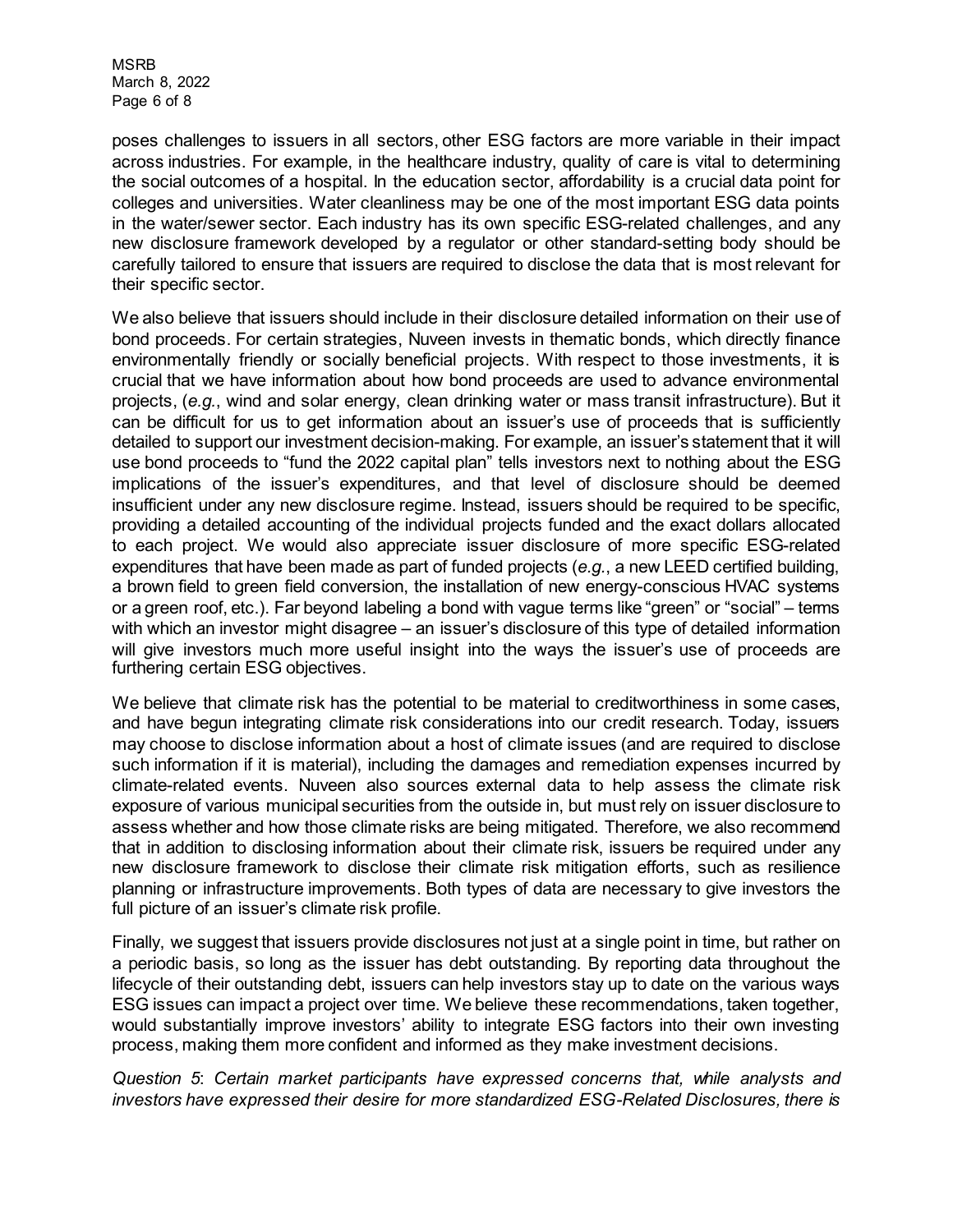MSRB March 8, 2022 Page 7 of 8

l

*no consensus on which data and metrics are important or essential. Do you believe such disclosures should be standardized? Do you believe there is a consensus on which data and metrics are important or essential? If so, can you provide insight as to what consensus you believe does or could exist? If not, what barriers do you believe exist in reaching a consensus?*

To the extent that there is a lack of industry consensus on which ESG-related data and metrics issuers should disclose, we believe it is likely due in part to the fact that ESG disclosure is still a rapidly evolving area, with many U.S. and international regulators and standard-setting bodies continuing to consider and propose different approaches to a new disclosure framework. We are encouraged that industry groups are working on voluntary best practice recommendations and common approaches that may help formulate consensus among member firms and shape disclosure practices.<sup>[4](#page-6-0)</sup> Additionally, any lack of consensus may also be due in part to the fact that there is currently significant variation in the types of disclosures made by municipal issuers on non-ESG issues, so investors have similarly differing opinions with respect to what municipal issuers should disclose, and how. Without a formal framework in place designed to elicit consistent, comparable non-ESG disclosures from municipal issuers, it can be difficult for investors to imagine what a framework for ESG disclosures should look like. With respect to potential ESG-specific data, we think there are a few logical guiding principles that should inform any disclosure framework, which we discuss in our response to Question 4 above.

*Question 6: When purchasing municipal securities for ESG-Designated Funds, what ESG-related information is most useful for the investment decision? How do fund managers screen securities to ensure that they meet a fund's criteria? Once purchased, what information is most relevant in assessing that a security continues to meet the ESG criteria established for an ESG-Designated Fund?*

While we cannot speak to the investment strategies of other fund managers, and the way certain ESG-related information may be useful to those investment strategies, we describe our own methodology for integrating ESG factors into our municipal investment decisions in our response to Question 1 above. We need high-quality data to support all of the ESG factors that feed into our methodology. We are currently able to source the data we need by doing a great deal of work. But a robust framework that requires consistent, detailed ESG disclosure from issuers would aid our efforts, as well as the investment decision-making processes of so many investors who lack our resources. As described above, the type of ESG data that would be most useful to us in the future would be sector-specific, and would include information on an issuer's use of proceeds, as well as information on an issuer's climate mitigation efforts, reported periodically so long as the issuer has debt outstanding.

*Question 7: When purchasing ESG-Labeled Bonds, do you evaluate municipal securities with an independent certification differently from bonds that do not have such a certification? If so, how?* 

<span id="page-6-0"></span><sup>4</sup> *See, e.g.*, *Debt Management Best Practices*, Government Finance Officers Association, *available at* https://www.gfoa.org/best-practices/debt-best-practices; *The Green Bond Principles,* International Capital Market Association, *available at* https://www.icmagroup.org/assets/documents/Sustainablefinance/2021-updates/Green-Bond-Principles-June-2021-140621.pdf; and *The Social Bond Principles*, International Capital Market Association, *available at*

https://www.icmagroup.org/assets/documents/Sustainable-finance/2021-updates/Social-Bond-Principles-June-2021-140621.pdf.